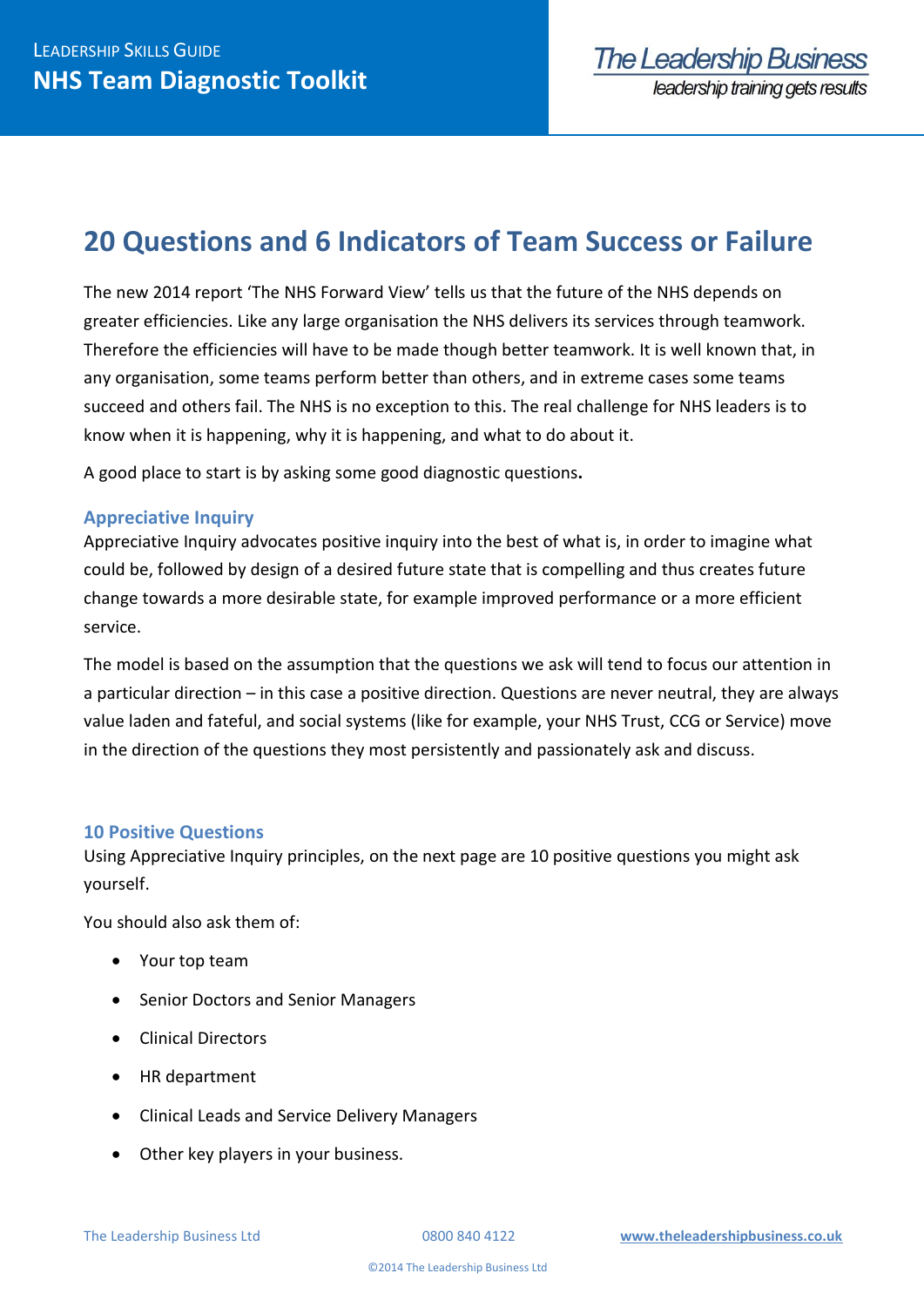#### **10 Positive Questions to Ask:**

| 1.  | Which do you think is our highest<br>performing team and why?                                | e.g. great results, quality of work, clinical achievements etc.                     |  |
|-----|----------------------------------------------------------------------------------------------|-------------------------------------------------------------------------------------|--|
| 2.  | How do you know they are high<br>performing?                                                 | e.g. from internal reputation, colleague's comments, feedback<br>from patients etc. |  |
| 3.  | What specifically do you measure,<br>track or count to identify them?                        | e.g. published research, audits, patient satisfaction etc.                          |  |
| 4.  | What do they do better, how do<br>they operate more effectively than<br>other teams?         | e.g., understand patient needs, team working, communication<br>etc.                 |  |
| 5.  | What do they achieve more of, as<br>outputs or outcomes, than other<br>teams?                | e.g. number of procedures, clinical outcomes, reputation etc.                       |  |
| 6.  | What is the atmosphere like in the<br>highest performing team?                               | e.g. fun, energised, quietly business-like etc.                                     |  |
| 7.  | How would you describe the<br>culture in the highest performing<br>team?                     | e.g. positive, empowering, inclusive, stretching etc.                               |  |
| 8.  | How would you describe<br>relationships in the highest<br>performing team?                   | e.g. competitive, friendly, critical, demanding etc.                                |  |
| 9.  | Do they know they are a high<br>performing team? If so how do<br>they know? If not, why not? | e.g. feedback, award winning, performance reviews etc.                              |  |
| 10. | If you could sum it up in one<br>sentence, what would you say to<br>complete this sentence?  | "They are the best team we have because"                                            |  |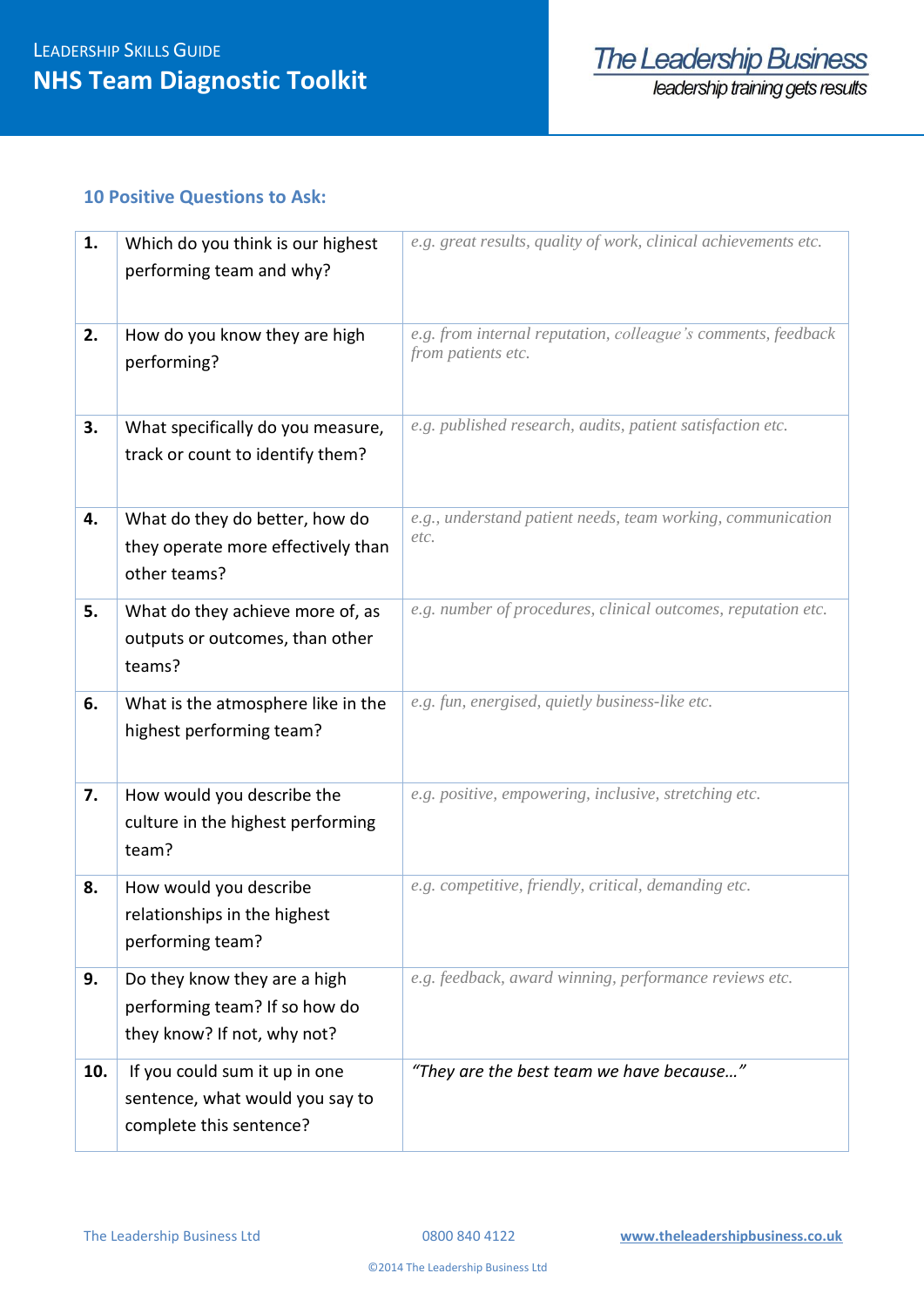The point is to start by diagnosing what success looks like and feels like in your part of the NHS. Really work away at the diagnostic question "Why?" One efficiency model, Six Sigma, suggests that you need to ask 5 Whys to discover the root cause of a problem. We're suggesting the same will work for a more positive approach, asking 5 Whys, to finding the root cause of success. Then you need to build on the results of your diagnosis. You might ask yourself and other senior doctors in your organisation what you, and they could or should be doing to create those same positive conditions that improve efficiency or performance in all the teams operating throughout your service. Just asking these questions of your key people and analysing their answers, plus asking for suggestions to apply and improve things across your organisation, will put you well ahead in the efficiency stakes.

## **A Failure to Analyse the Positive.**

That's because in our experience, most organisations don't put much if any resource into identifying what they do exceptionally well or get right. In most businesses success is taken for granted and goes unexamined. There seems to be an unfounded fear that focusing on or examining success will lead to self-congratulation and might result in complacency.

All of the evidence from Positive Psychology and Appreciative Inquiry tells us the opposite. That analysing success in detail and then applying the lessons learnt to new situations is the fastest way to improve morale and performance, increase the quality of the product or service we deliver. Most organisations don't seem to know that. What most organisations spend most of their diagnostic resources on is investigating and analysing faults, problems, failures and complaints. They take a deconstructive approach based on a deficiency model.

They ask questions such as:

"What are the problems?" or "What's wrong?" or "What needs to be fixed?" Sometimes they phrase the question in terms of "What are the challenges?" which still focuses on negativity, on deficiency, on what needs to be fixed or solved. Whilst this approach is important, it misses the fundamental lessons to be gained from analysing success. A simple example is to ask: "When we are being more efficient than usual, or providing better than average clinical outcomes, what exactly are we doing differently that makes us more efficient?" The answers to those

questions should lead directly to better outcomes, and maybe save lives. They are that important!

## **10 Negative Questions**

If you would prefer to adopt a more familiar, problem focused approach, and would like to diagnose the situation in terms of problems to be solved, on the next page are 10 negative questions you might ask yourself, your top team, and your senior (or junior) doctors.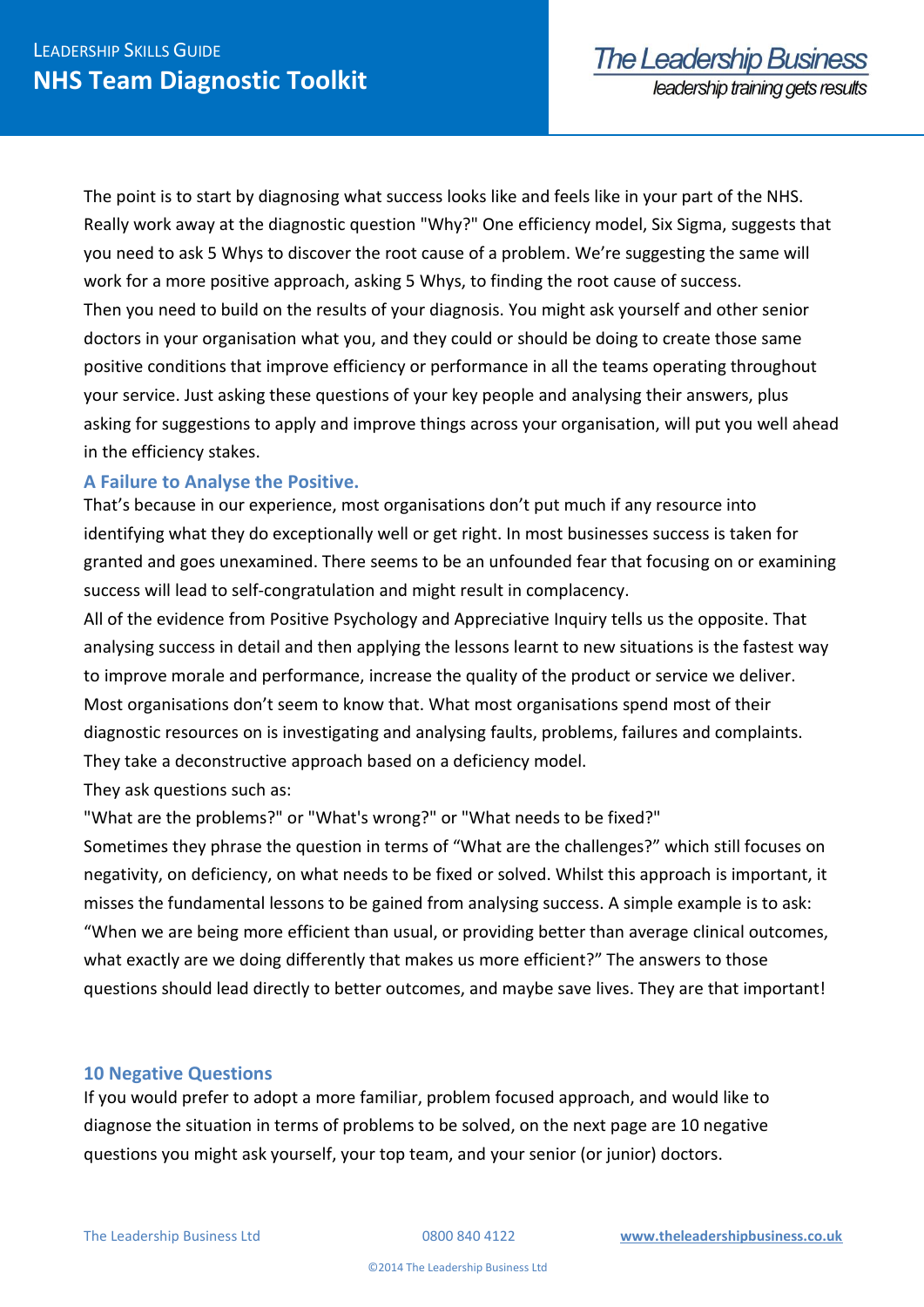## **10 Negative Questions to Ask:**

| 1.  | Which is your poorest performing<br>team, and why?                                              | e.g. poor results, low quality work, lack of achievement etc.                                |  |
|-----|-------------------------------------------------------------------------------------------------|----------------------------------------------------------------------------------------------|--|
| 2.  | How do you know they are poorly<br>performing?                                                  | e.g. from rumours, internal reputation, colleague's comments,<br>feedback from patients etc. |  |
| 3.  | What specifically do you measure,<br>track or count to identify them?                           | e.g. clinical outcomes, staff turnover, SUIs, complaints etc.                                |  |
| 4.  | What should they do better, how<br>could they operate more<br>effectively?                      | e.g. listen to patient's concerns, team working,<br>communication etc.                       |  |
| 5.  | What would they be doing if they<br>wanted to achieve more?                                     | e.g. team working, more procedures, better clinical outcomes,<br>etc.                        |  |
| 6.  | What is the atmosphere like in the<br>poorest performing team?                                  | e.g. lacking energy, disengaged, tense, frantic, etc.                                        |  |
| 7.  | How would you describe the<br>culture in your poorest performing<br>team?                       | e.g. negative, depowering, clique-based, frustrating etc.                                    |  |
| 8.  | How would you describe<br>relationships in your worst<br>performing team?                       | e.g. competitive, unfriendly, critical, demanding etc.                                       |  |
| 9.  | Do they know they are a poorly<br>performing team? If so, how do<br>they know? If not, why not? | e.g. feedback, lack of rewards, poor performance reviews etc.                                |  |
| 10. | If you could sum it up in one<br>sentence, what would you say?                                  | "They are the worst team we have because"                                                    |  |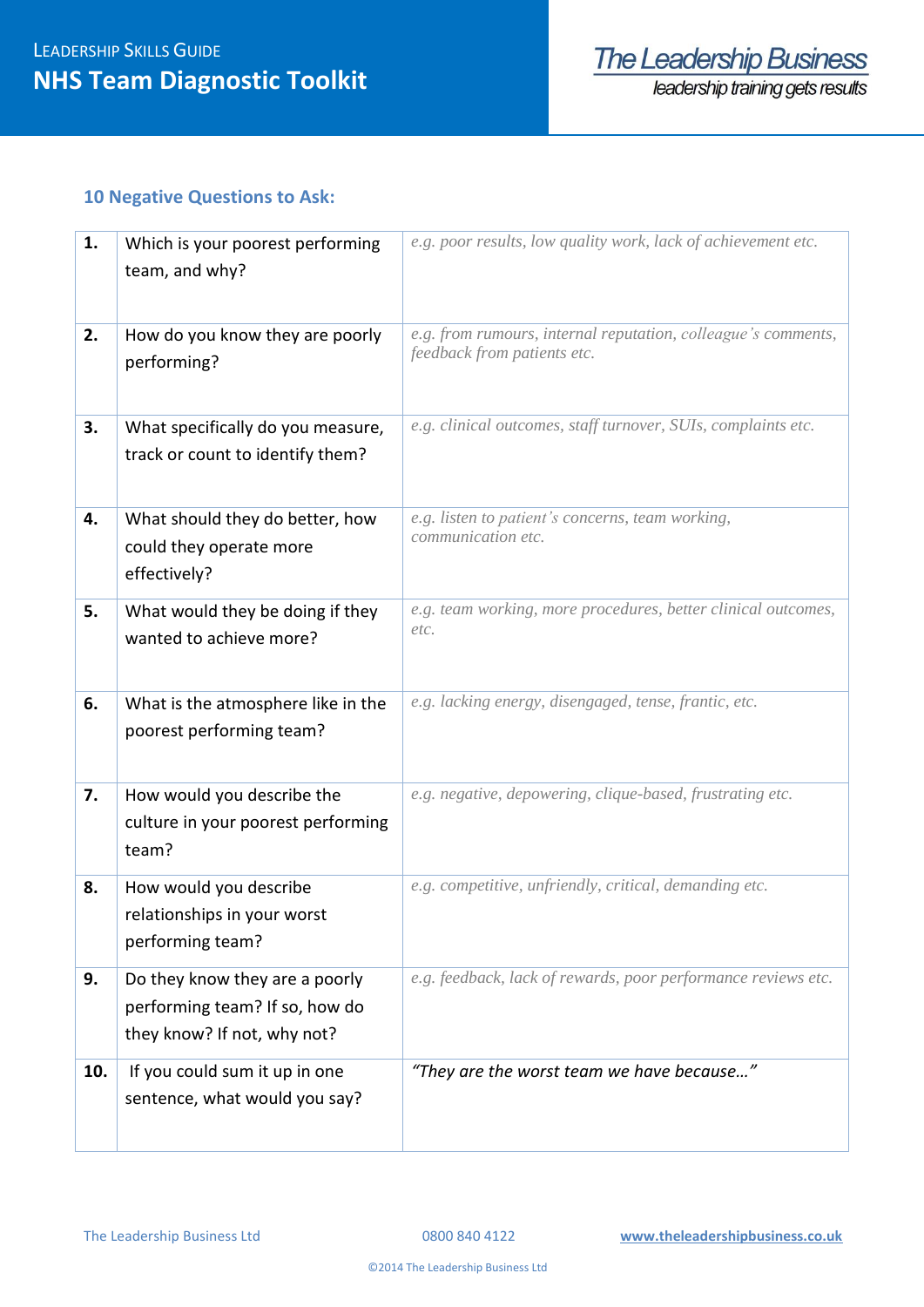Again, your purpose is to diagnose what may be going wrong in your teams or service so that you can put it right - fix it. Now the Six Sigma model comes into its own with the 5 Whys of root cause analysis. This method is designed and intended to tell you what's going wrong. The problem is that stopping being inefficient is not the same thing as starting to be more efficient. For example, if throwing things away is wasteful, stopping throwing them away is no less wasteful unless and until you start to re-use or re-cycle them.

So an essential stage in this approach is to ask yourself and the other senior clinicians and managers in your organisation what you, or they could or should do to improve things, and create more positive conditions that will actively increase efficiency and productivity in all of the teams throughout your service. Then you can analyse what works using Appreciative Inquiry and take positive steps to build on your success. Your purpose is to create more positive conditions in all the teams so that they stop failing and start to succeed throughout your service.

## **6 Indicators of Team Success or Failure.**

As a senior leader, there are a number of organisational level indicators you could measure to identify if things are going well or if you have a problem. Because they are negative indicators, they are usually reducing if things are going well, or increasing if things are going wrong. You should be able to ask HR for this information.

For example do you have:

|                                     | Good         | <b>Bad</b>   |
|-------------------------------------|--------------|--------------|
|                                     | (Decreasing) | (Increasing) |
| 1. Staff Turnover                   |              |              |
| 2. Serious Errors                   |              |              |
| 3. Customer Complaints              |              |              |
| 4. Internal Disputes and Grievances |              |              |

Two other sources of diagnostic information you could use are

- 5. Staff surveys
- 6. Exit interviews